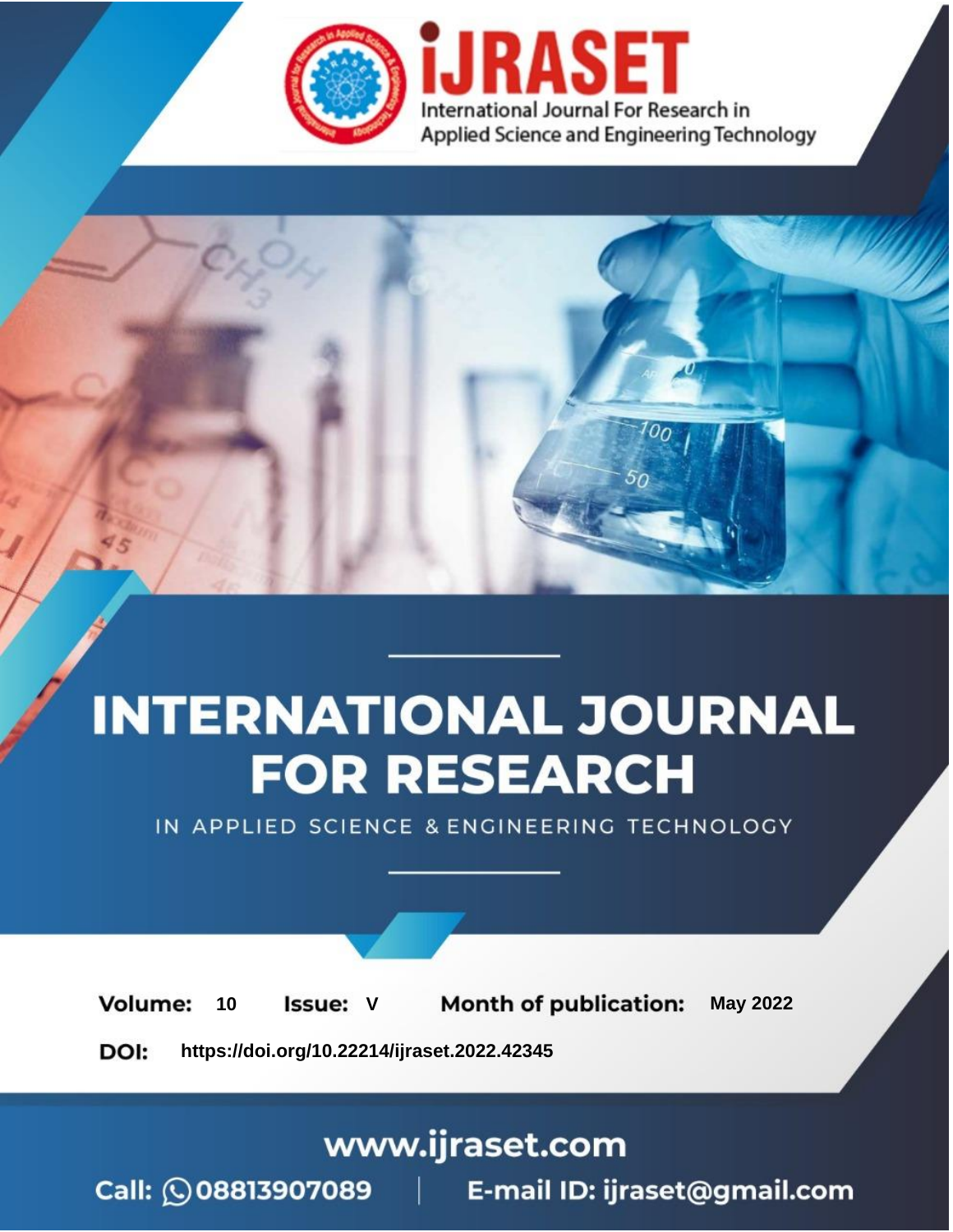

International Journal for Research in Applied Science & Engineering Technology (IJRASET**)**  *ISSN: 2321-9653; IC Value: 45.98; SJ Impact Factor: 7.538 Volume 10 Issue V May 2022- Available at www.ijraset.com*

### **"Bus Pass System"**

Raviraj Vardhaman Shete<sup>1</sup>, Sangharsh Sunil Patil<sup>2</sup>, Sarang Krushna Pujari<sup>3</sup>, Pravin Raju Chougale<sup>4</sup>, Prof. R. J. Kodulkar<sup>5</sup>

*1, 2, 3, 4, 5Department of Computer Science and Engineering*

*Abstract: Online Student Bus Pass Generation system is a web application for students to get bus passes through online. Before this application implementation the manual process is used to do the process of issuing the Bus pass to the students. This Manual process requires man power and more time consuming. The system is intended to develop an application to perform functions like accessing basic information for authentication and provide passes without the need to wait in any queue. Online bus pass generation system is for students to get pass through online. Before this application implementation the manual process is used to do the process of issuing the bus pass to the students. To avoid such difficulties, we implemented this system.*

#### **I. INTRODUCTION**

Bus Pass system projects that manages and provides various bus pas functionality. The project allows users to register on the bus pass website and interact online to manage their account and bus pass related transactions. This project is created to provide "safe, reliable, saving, efficient and affordable" services for user. This idea would help the user in a better way. As per the previous system the user had to do each and every process manually, but this system helps user to make the work bit faster. In this bus pass, all the required details such as candidate name, address, , validity period, amount paid. Instead of school details, working organization details will be provided in bus pass. The renewal process can be done Semester base as per user wish. Based on that renewal period amount will be deducted. Bus Pass system projects that manages and provides various bus pas functionality. The project allows users to register on the bus pass website and interact online to manage their account and bus pass related transactions.

#### **II. LITERATURE SURVEY**

In this section we discuss the different Methodologies Review/ Literature Review and MotivationOutcomes from it.

#### *A. Review of Methodologies*

Baid. A, Rae. I, Li. J,Doan. A, and Naughton. J,(2010) [1] Sadaf Sheikh, Gayatri Shinde, Mayuri Potghan, Tazeen Sheikh proposed application which will be used for the process of booking a ticket for travel through local trains or metros.

SnehalKalbhor , Ashwini Mangulkar , Mrs. Snehal Kulkarni proposed the various techniques for buying metro tickets or local railway tickets through their Smartphone application and introduced ticket checker.

Tushar Dongare, Akshay Babar provided various techniques for buying tickets through their smartphone application through GPS facility of android mobile so that passenger can easily get the list of station and he can easily buy tickets

Ramadevi. K, Murugan. S, Bharath. S proposed a mobile ticket application developed for android in which user procure ticket in future .

Nehasandikar, ranedipti, sachin panday proposed the various techniques for buying metro tickets or local railway tickets through their Smartphone application and introduced ticket checker .

ManmohanSwarup, ChanchalSonkar, Vijendra Singh proposed a system through which railway ticket booking is done through website and also from multimedia phones

Wan Husani Wan Hussin,PaulCoulton proposed a system in which More consumer are expected to engage in mobile commerce transaction ,wider adoption of mobile.

#### **III. SCOPE OF PROJECT**

Online Student Bus Pass Generation system is a web application for students to get bus passes through online. Before this application implementation the manual process is used to do the process of issuing the Bus pass to the students. This Manual process requires man power and more time consuming. The system is intended to develop an application to perform functions like accessing basic information for authentication and provide passes without the need to wait in any queue. online bus pass generation system is for students to get pass through online.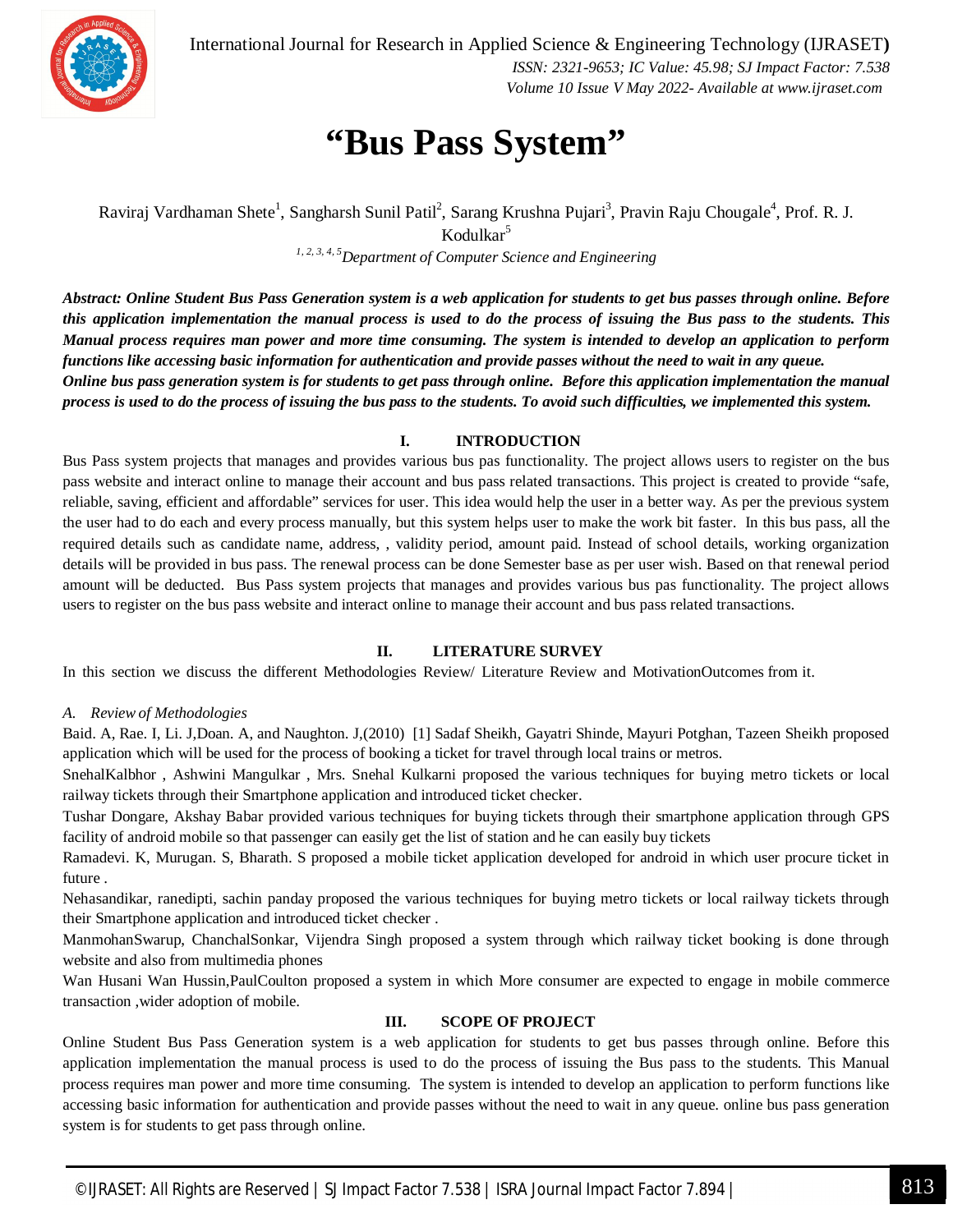

International Journal for Research in Applied Science & Engineering Technology (IJRASET**)**  *ISSN: 2321-9653; IC Value: 45.98; SJ Impact Factor: 7.538 Volume 10 Issue V May 2022- Available at www.ijraset.com*

Before this application implementation the manual process is used to do the process of issuing the bus pass to the students. To avoid such difficulties, we implemented this system.

#### **IV. FUTURE SCOPE**

Bus pass system gives option to download a particular pass or having a soft copy of pass. In the future scope supervisor can check bus pass using QR code scanning.

#### **V. ADVANTAGES AND LIMITATIONS**

- *A. Advantages*
- *1)* You can find all the bus pass related information online without going to the bus section.
- *2)* This online bus pass system will help students get bus passes online and eliminate the need of standing in queues for passes or collecting a ticket for each journey.
- *3)* The payment can be done online via car, wallet or upi.
- *B. Limitations*
- *1)* It requires a large database and memory.
- *2)* Every user should have knowledge to book a pass.

#### **VI. CONCLUSION**

Bus pass system is book online bus pass without wasting time and it is a very fast method. Every user get extra information and user can give feedback. The admin can handle everything

#### **REFERANCES**

- [1] https://sustainabledevelopment.un.org/
- [2] https://sustainabledevelopment.un.org/content/documents/
- [3] https://sustainabledevelopment.un.org/content/documents